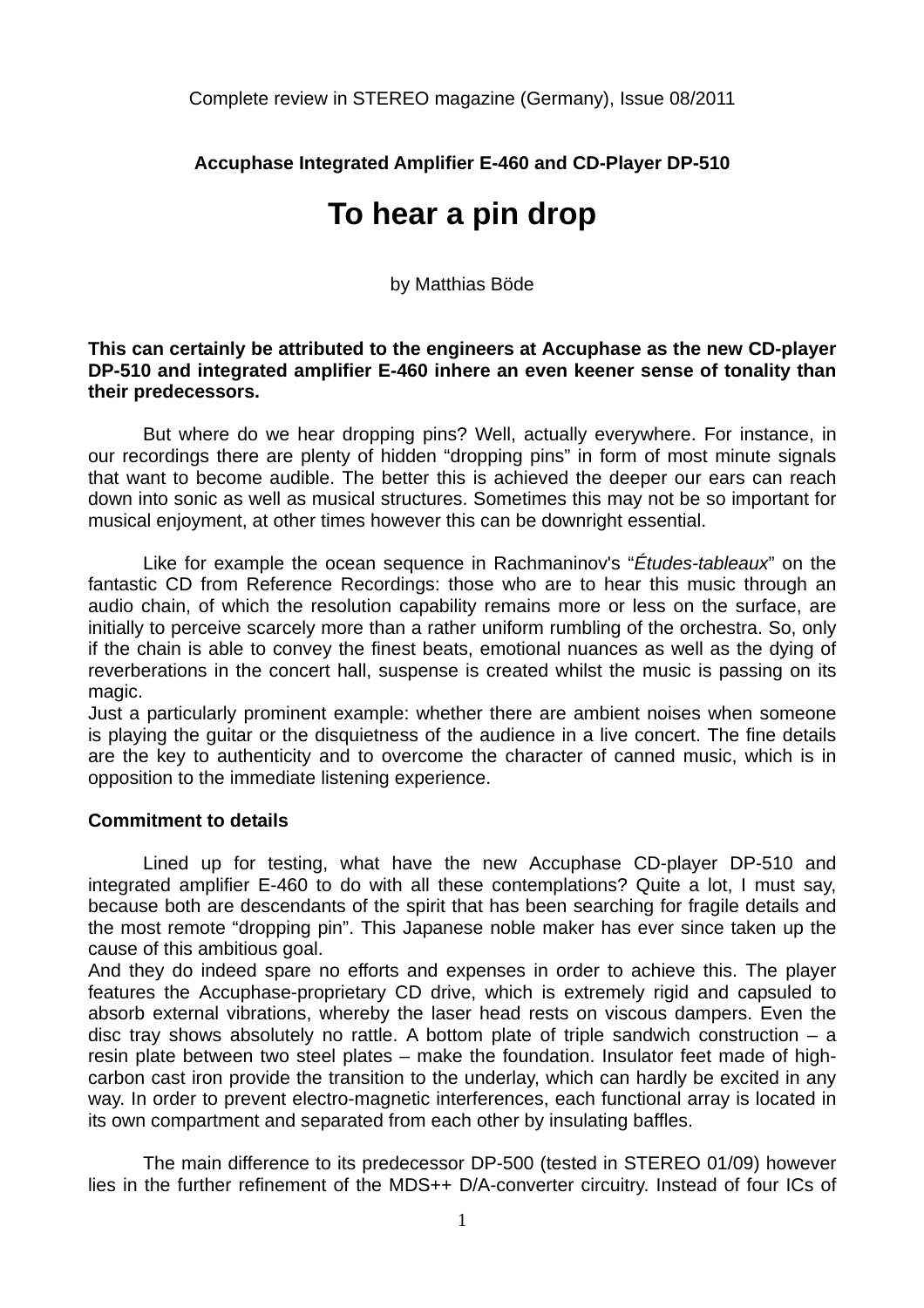the Type 1796 from Texas Instruments there are now six of them in parallel configuration working in the "Multiple Delta Sigma"-DAC section. According to the proud statement of Accuphase, this new implementation is to reduce the error rate of each single device by factor 2.45. Well, those who are fighting for the last pinch are inclined to grab such measures.

 Yet at the same time one should also consider the in-house model hierarchy. The reason that there is now a DP-510 can be owed to the fact that Accuphase's "entry-level" DP-400 has sonically come very close to the DP-500 and eventually withdrawn the "right to exist" for its bigger brother. The DP-510 features two digital inputs and may therefore be employed as a high-quality DAC for external digital signals up to 192 kHz/24 bit (coaxial). The more since it has also got a sensitive digital volume control on board. All this was meant to duly re-establish the distance within the player family.

 And it did that without any doubt. We took the DP-400 for comparison purposes because the "500" was no longer available, yet actually not really necessary either. Already with the first CD the sonic differences became clearly audible: a sensitive, inwardly live performance with Jazz-diva Nina Simone and a compassionate audience in the Casino of Montreux. The DP-510 widened the space by a greater margin whereby it rendered the vibes, charged up with emotions and full of verve, with much finer details than the absolutely not veiled DP-400. When playing music that's got power and drive, absolute resolution may not be so important. With this kind of music however the DP-510 can convincingly organise the structures of sound and excels by enhanced fine dynamics. Thus, it can set itself apart from Accuphase's "smallest" DP-400 and at the same time – although at a somewhat higher price - from its predecessor DP-500, too.

## **Switched to MOS-FETs**

 A price increase for the E-460 can also be noticed when compared to its predecessor E-450. But then the latter cannot be mixed up with the new one anyway, but rather with its Class-A brother E-560. First, because it also features the digital volume level indicator and second, instead of bi-polar semiconductors amplification is done through MOS-FETs which require no control current. Recently, these transistors have also driven the power amp P-6100 to highest performance in our listening room (STEREO 03/11) and Accuphase's huge M-6000 mono amps rely on them as well. In the new model the damping factor has been increased, too, namely to take care of the best possible control over the woofers in the speakers to be connected.

 Very typical for Accuphase's larger models of pre- and integrated amplifiers is the wide sub panel behind which a number of buttons and controls for various useful applications are decently hiding away if not needed. As opposed to many amplifiers of the high-end league, the ones from Accuphase are no purists at all when we are to talk about functions and features. There are plenty of inputs which may either be called up via the remote commander or with the help of the precisely stepped input selector knob, which I'm sure will give goosebumps to one or other audiophile precision freak when turning it.

 Furthermore, the listener can resort to tone and balance controls, a mono button, which can often be useful when positioning the speakers in ones listening room, an excellent headphone output, a recorder facility with monitor function and quite a few things more. New on board is a phase inversion switch: if music doesn't sound as relaxed and coherent as one would have expected, switching the absolute phase can sometimes work wonders. In earlier days the "phase" button could be found on many disc players and, yes,